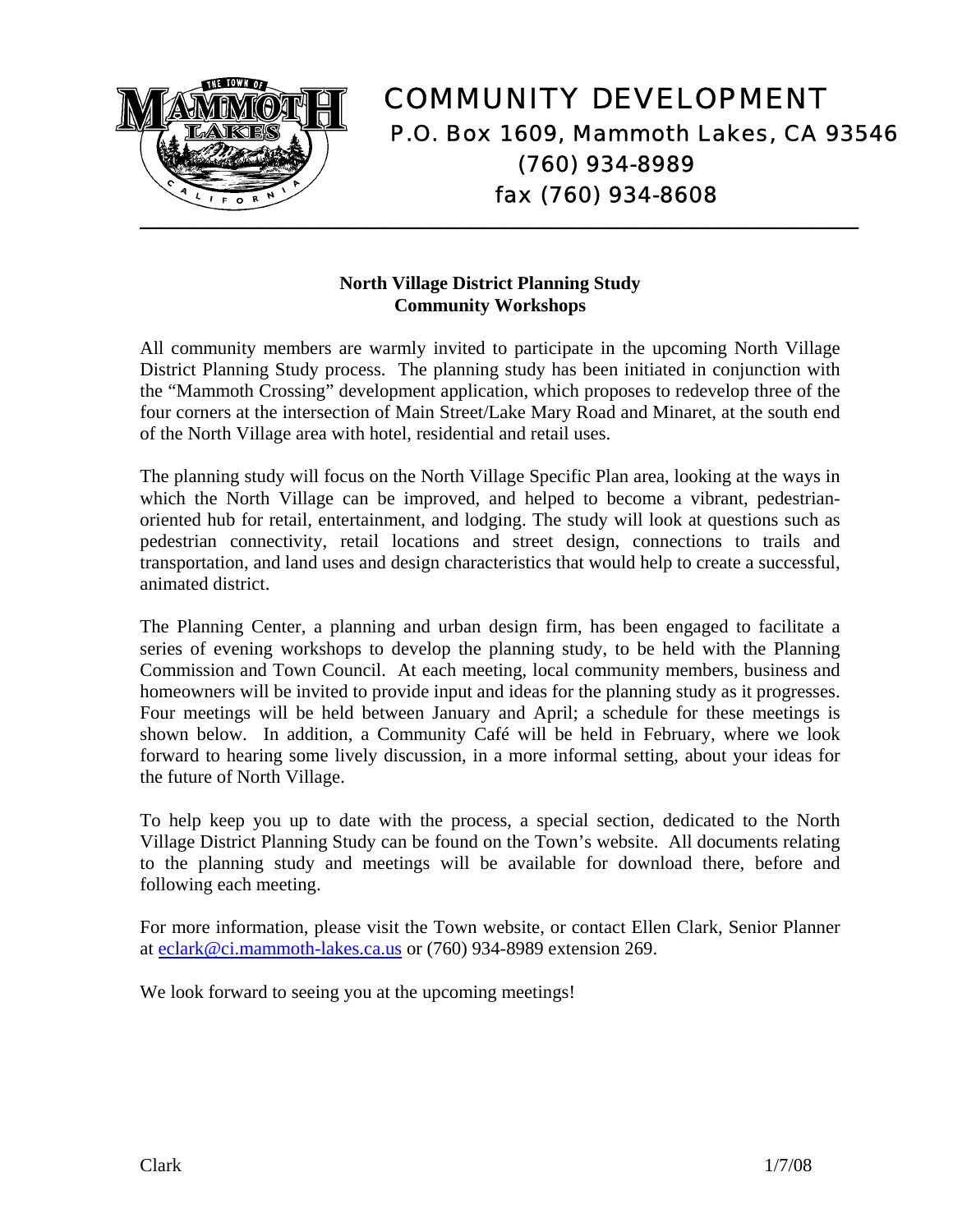

**North Village Planning Study Area and Area of Influence**